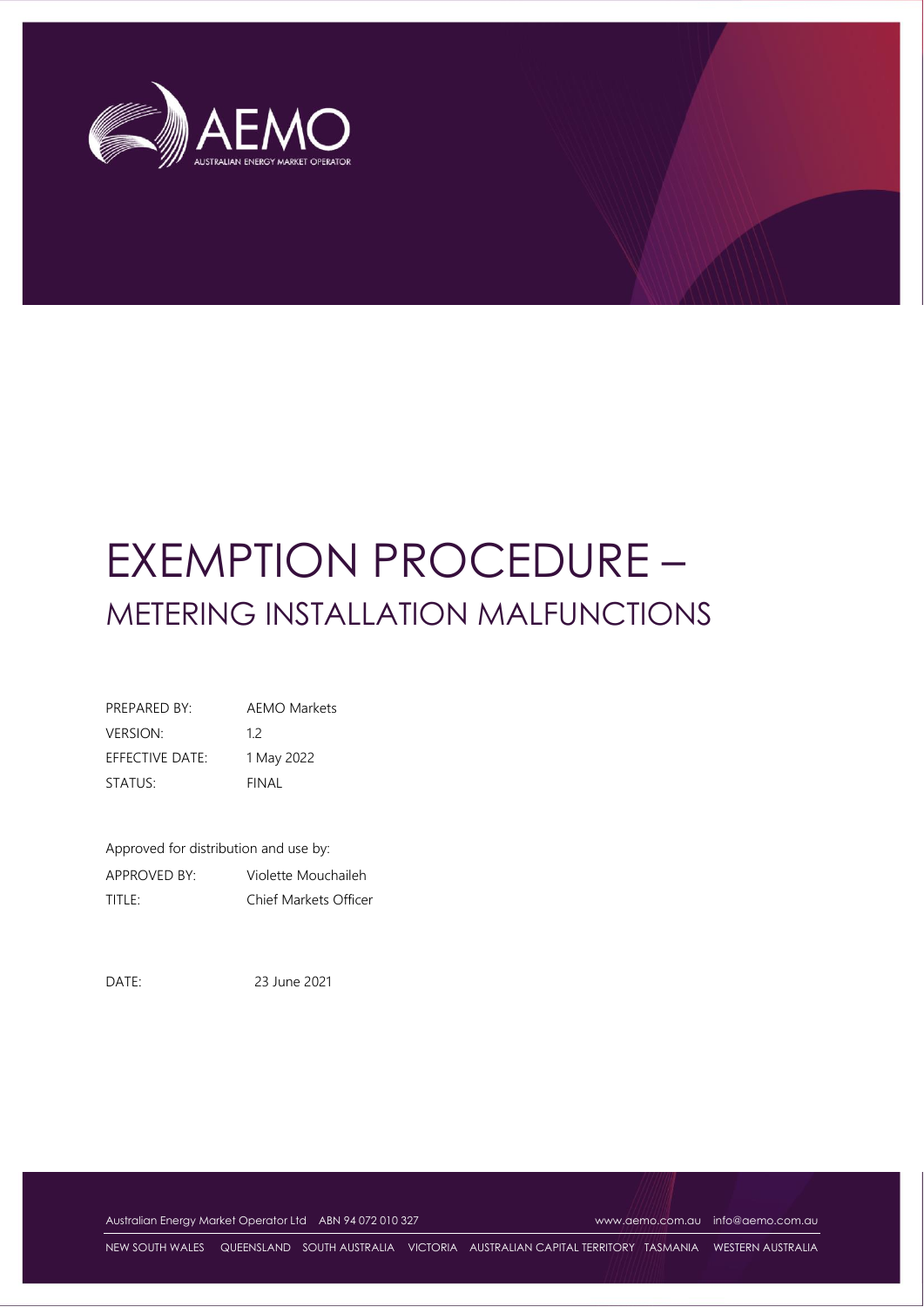

# **VERSION RELEASE HISTORY**

| Version | <b>Effective Date</b> | Summary of Changes                                                                                                                                                                                                                                                                                                                                  |  |
|---------|-----------------------|-----------------------------------------------------------------------------------------------------------------------------------------------------------------------------------------------------------------------------------------------------------------------------------------------------------------------------------------------------|--|
| 1.0     | 1 December 2017       | First Issue.<br>Document incorporates:<br>National Electricity Amendment (Expanding Competition in Metering and<br>$\bullet$<br>Related Services) Rule 2015, No.12;<br>National Electricity Amendment (Embedded Networks) Rule 2015 No. 15;<br>$\bullet$<br>and<br>National Electricity Amendment (Meter Replacement Processes) Rule 2016<br>No. 2. |  |
| 1.1     | 20 May 2020           | Updated to incorporate additional clause reference in the National Electricity<br>Amendment (Metering installation timeframes) Rule 2018 No. 15.                                                                                                                                                                                                    |  |
| 1.2     | 1 May 2022            | Updated to incorporate clause reference changes in National Electricity Amendment<br>(Introduction of metering coordinator planned interruptions) Rule 2020 No. 7.                                                                                                                                                                                  |  |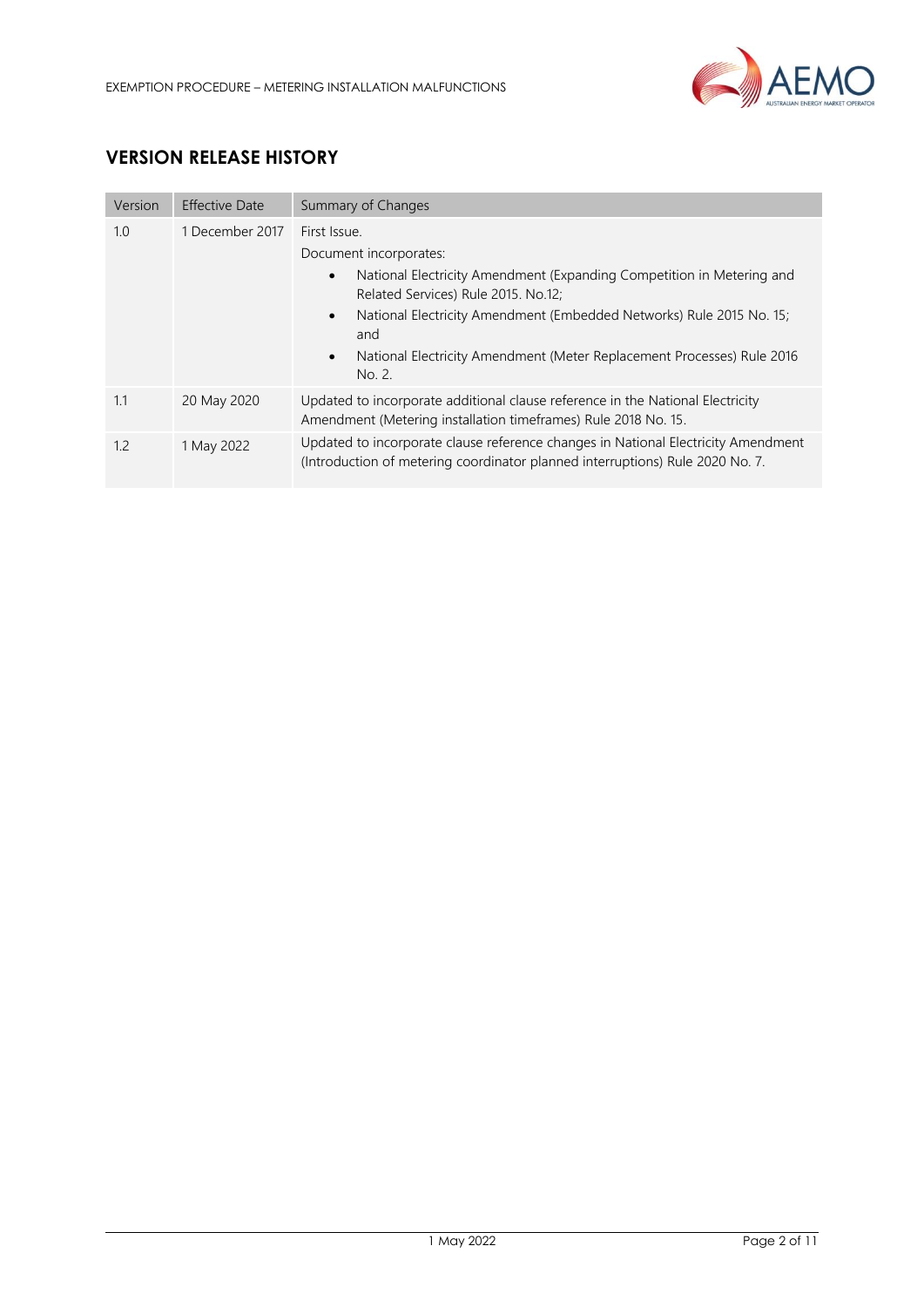

# **CONTENTS**

| 1.    | <b>INTRODUCTION</b>                                       | 4              |
|-------|-----------------------------------------------------------|----------------|
| 1.1.  | Purpose and scope                                         | 4              |
| 1.2.  | Definitions and interpretation                            | $\overline{4}$ |
| 1.3.  | Related documents                                         | 4              |
| 2.    | <b>APPLICATION PROCESS</b>                                | 4              |
| 2.1.  | Applicant                                                 | $\overline{4}$ |
| 2.2.  | Timing of Application                                     | 5              |
| 2.3.  | <b>AEMO's Determination</b>                               | 5              |
| 2.4.  | Matters taken into Consideration                          | 5              |
| 2.5.  | Grant of Exemption                                        | 5              |
| 2.6.  | Application Unsuccessful                                  |                |
| 2.7.  | Extension to Exemption<br>6                               |                |
| 2.8.  | Current MC's Obligations during the Exemption Period<br>6 |                |
| 2.9.  | $\overline{7}$<br>Expiry of Exemption                     |                |
| 2.10. | Revocation of Exemption                                   | $\overline{7}$ |
| 3.    | RECTIFICATION PLAN                                        | 7              |
| 3.1.  | Timing                                                    | 7              |
| 3.2.  | Contents                                                  | $\overline{7}$ |
|       | APPENDIX A. APPLICATION FOR EXEMPTION                     | 8              |
|       | APPENDIX B.<br>APPLICATION FOR EXTENSION                  | 10             |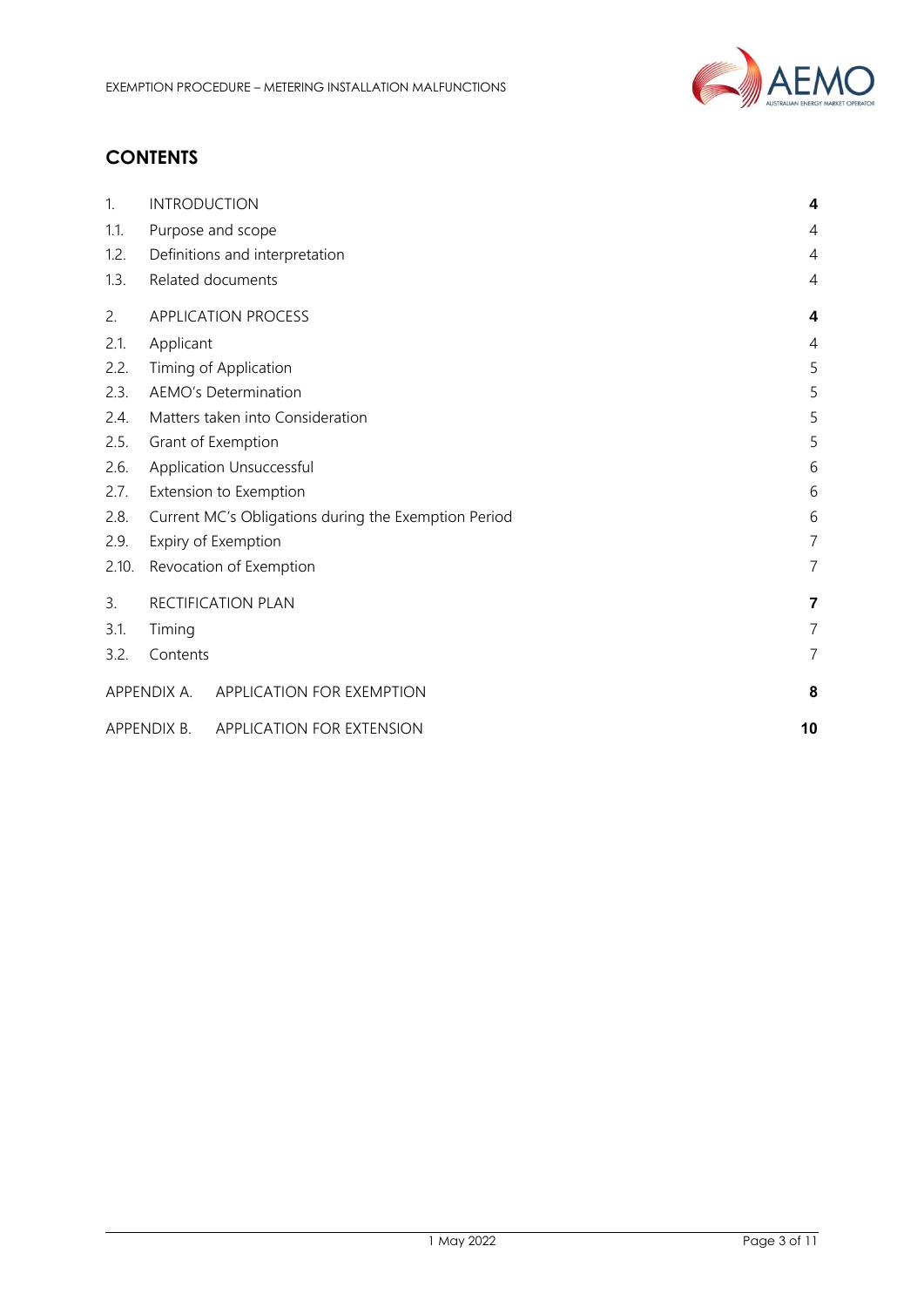

# <span id="page-3-0"></span>**1. INTRODUCTION**

#### <span id="page-3-1"></span>**1.1. Purpose and scope**

This is the Exemption Procedure – Metering Installation Malfunctions made under clause 7.8.10(b) of the National Electricity Rules (NER) (Procedure).

This Procedure sets out the process by which a Current Metering Coordinator (MC) may apply for an exemption from complying with clause 7.8.10(a) for the rectification of a *metering installation malfunction.*

This Procedure has effect only for the purposes set out in the NER. The NER and the *National Electricity Law* prevail over this Procedure to the extent of any inconsistency.

#### <span id="page-3-2"></span>**1.2. Definitions and interpretation**

#### **1.2.1. Glossary**

Terms defined in the *National Electricity Law* and the NER have the same meanings in this Procedure unless otherwise specified in this clause.

Terms defined in the NER are intended to be identified in this Procedure by italicising them, but failure to italicise a defined term does not affect its meaning.

The Retail Electricity Market Procedures – Glossary and Framework:

- (a) Is incorporated into and forms part of this Procedure; and
- (b) Should be read in conjunction with this Procedure.

#### **1.2.2. Interpretation**

This Procedure is subject to the principles of interpretation set out in Schedule 2 of the *National Electricity Law.*

#### <span id="page-3-3"></span>**1.3. Related documents**

| Title                                                            | Location                                                                                                          |
|------------------------------------------------------------------|-------------------------------------------------------------------------------------------------------------------|
| Retail Electricity Market Procedures -<br>Glossary and Framework | http://www.aemo.com.au/Electricity/National-Electricity-Market-<br>NEM/Retail-and-metering/Glossary-and-Framework |
| Metrology Procedure: Part A                                      | http://www.aemo.com.au/Electricity/National-Electricity-Market-<br>NEM/Retail-and-metering                        |

## <span id="page-3-4"></span>**2. APPLICATION PROCESS**

#### <span id="page-3-5"></span>**2.1. Applicant**

The only Participant who can apply for, and benefit from, an exemption granted by AEMO under clause 7.8.10 of the NER is the Current MC for the *metering installation* affected by the *metering installation malfunction*.

A Current MC is not required to apply for an exemption in the circumstances contemplated by clause 11.86.7(g)(2) of the NER where it is the Local Network Service Provider (LNSP):

- (a) Appointed as the Current MC under clause 11.86.7(a) of the NER; or
- (b) Deemed to be appointed as the Current MC under clause 11.86.7(c) of the NER,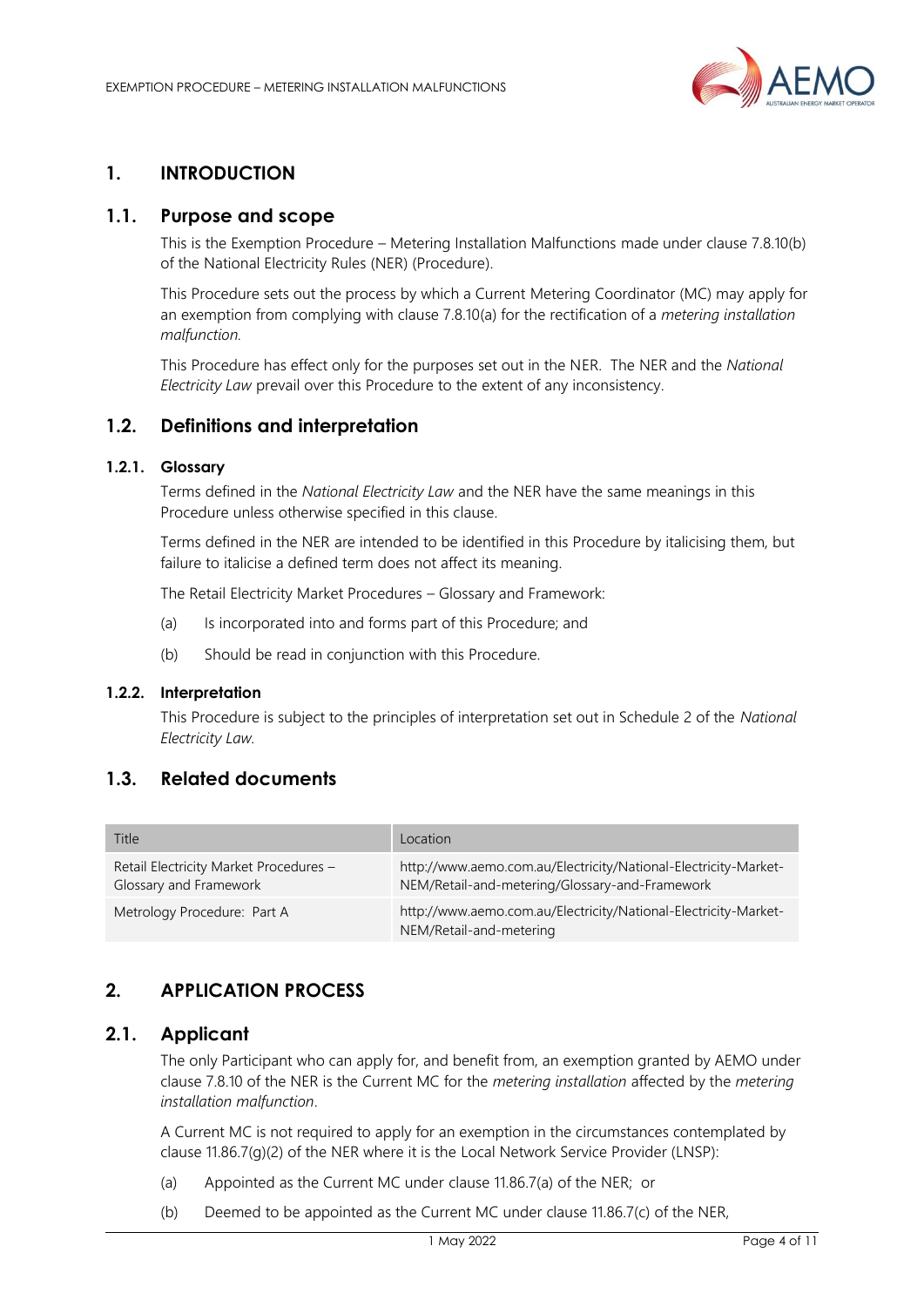

in respect of a type 5 or 6 *metering installation.*

#### <span id="page-4-0"></span>**2.2. Timing of Application**

The Current MC must apply to AEMO as soon as the Current MC becomes aware of a *metering installation malfunction* that cannot be repaired within the timeframes specified by clause 7.8.10(a) of the NER using the application form provided in Appendix A.

#### <span id="page-4-1"></span>**2.3. AEMO's Determination**

- (a) Within two *business days* of receipt of an application for exemption, AEMO must:
	- (i) Assign a unique ID number to the application, or verify the ID number provided by the applicant where the application is for an extension to an existing exemption;
	- (ii) Provide the applicant with confirmation of receipt and the ID number of the application; and
	- (iii) Review the application and, where necessary, request additional information.
- (b) Within five business days of receipt of an application for exemption, or two business days after the receipt of the requested additional information (as applicable), AEMO must determine whether to approve the application and communicate that determination to the applicant.

#### <span id="page-4-2"></span>**2.4. Matters taken into Consideration**

Applicants will note that all applications will be considered on their merits and no previous grant of an exemption will be taken as creating a binding precedent on AEMO.

AEMO will take into account the following when considering an application:

- (a) The contents of the application;
- (b) The nature of the *metering installation malfunction* and whether it was caused by a breach of the NER by the Current MC;
- (c) Whether the Current MC has actively sought to find a way in which to rectify the *metering installation malfunction*;
- (d) The impact of the *metering installation malfunction* on *settlements* and other Participants;
- (e) How *metering data* will continue to be provided to AEMO and other Participants from that *metering installation* until the *metering installation malfunction* has been rectified, specifying how the quality and timeliness of the provision of that *metering data* will be addressed;
- (f) The practical consequences of granting an exemption;
- (g) Where provided, a draft of the MP's rectification plan; and
- (h) Any other information that AEMO considers to be relevant to the application.

#### <span id="page-4-3"></span>**2.5. Grant of Exemption**

An exemption granted by AEMO will commence on the date that AEMO received the application.

AEMO may grant the exemption on a conditional basis. Typical conditions that AEMO might impose include, without limitation, the following:

(a) The date by which the Current MC must provide AEMO with the MP's rectification plan in the form specified in section 3 for the rectification of the *metering installation malfunction*.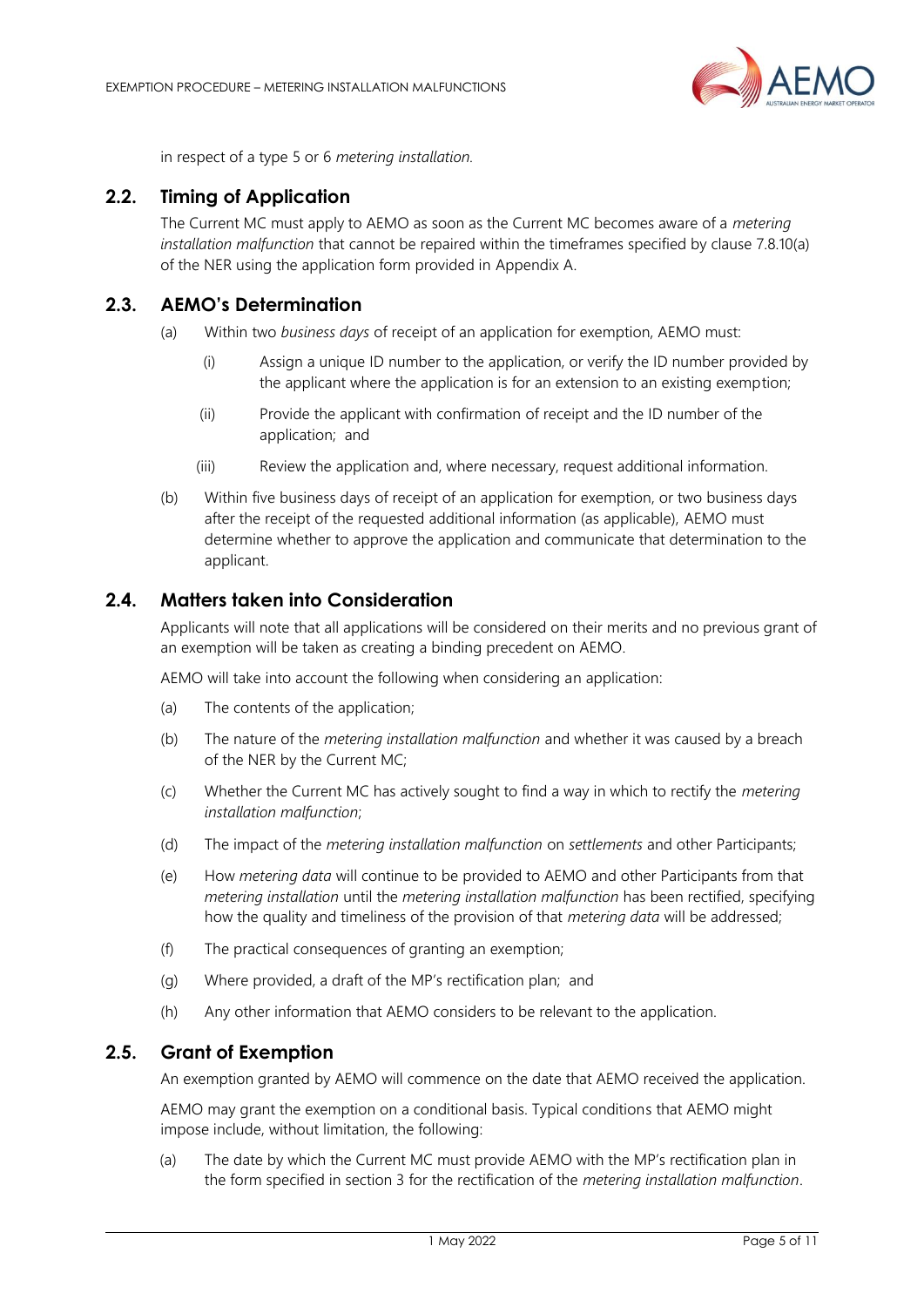

- (b) The date by which the Current MC must ensure the MP completes the rectification of the *metering installation malfunction* in accordance with the MP's rectification plan.
- (c) What action the Current MC must take to mitigate the effects of the *metering installation malfunction* on *settlements* and other Participants.

If the Current MC fails to meet any condition specified in the grant of the exemption, AEMO may revoke the exemption by notice to the Current MC.

#### **2.6. Application Unsuccessful**

<span id="page-5-0"></span>If AEMO does not grant the exemption sought by the Current MC, AEMO will provide reasons.

The types of reasons for which an application might not be successful include the following, without limitation:

- (a) A failure to complete the application form;
- (b) A failure to provide further information by the date specified by AEMO in its request for that information;
- (c) The malfunction referred to in the application does not constitute a *metering installation malfunction*; and
- (d) The existence of other options available to the Current MC to rectify the *metering installation malfunction* that would not require an exemption.

#### <span id="page-5-1"></span>**2.7. Extension to Exemption**

The Current MC may apply to AEMO for an extension to an exemption using the application form provided in Appendix B.

Any application for an extension must be submitted to AEMO prior to the expiry of the exemption. AEMO will consider the application in accordance with sections 2.3 to 2.6.

#### <span id="page-5-2"></span>**2.8. Current MC's Obligations during the Exemption Period**

The Current MC must:

- (a) Provide the Metering Provider's (MP's) rectification plan to AEMO in the form specified in section 3 for the rectification of the *metering installation malfunction* by the date specified by AEMO;
- (b) Within one *business day*, notify all affected Participants of the grant of the exemption and any extension to the exemption and provide them with a copy of the MP's rectification plan;
- (c) Diligently pursue the rectification of the *metering installation malfunction* in accordance with the MP's rectification plan and complete the rectification by the date specified by AEMO;
- (d) Keep AEMO and all affected Participants informed of any changes to the MP's rectification plan and provide a copy of the amended rectification plan to them;
- (e) Notify AEMO and all affected Participants when the *metering installation malfunction* has been rectified; and
- (f) Where there is a New MC for a *connection point*, notify the New MC of the exemption and provide the New MC with a copy of the exemption and MP's rectification plan prior to the change in Role.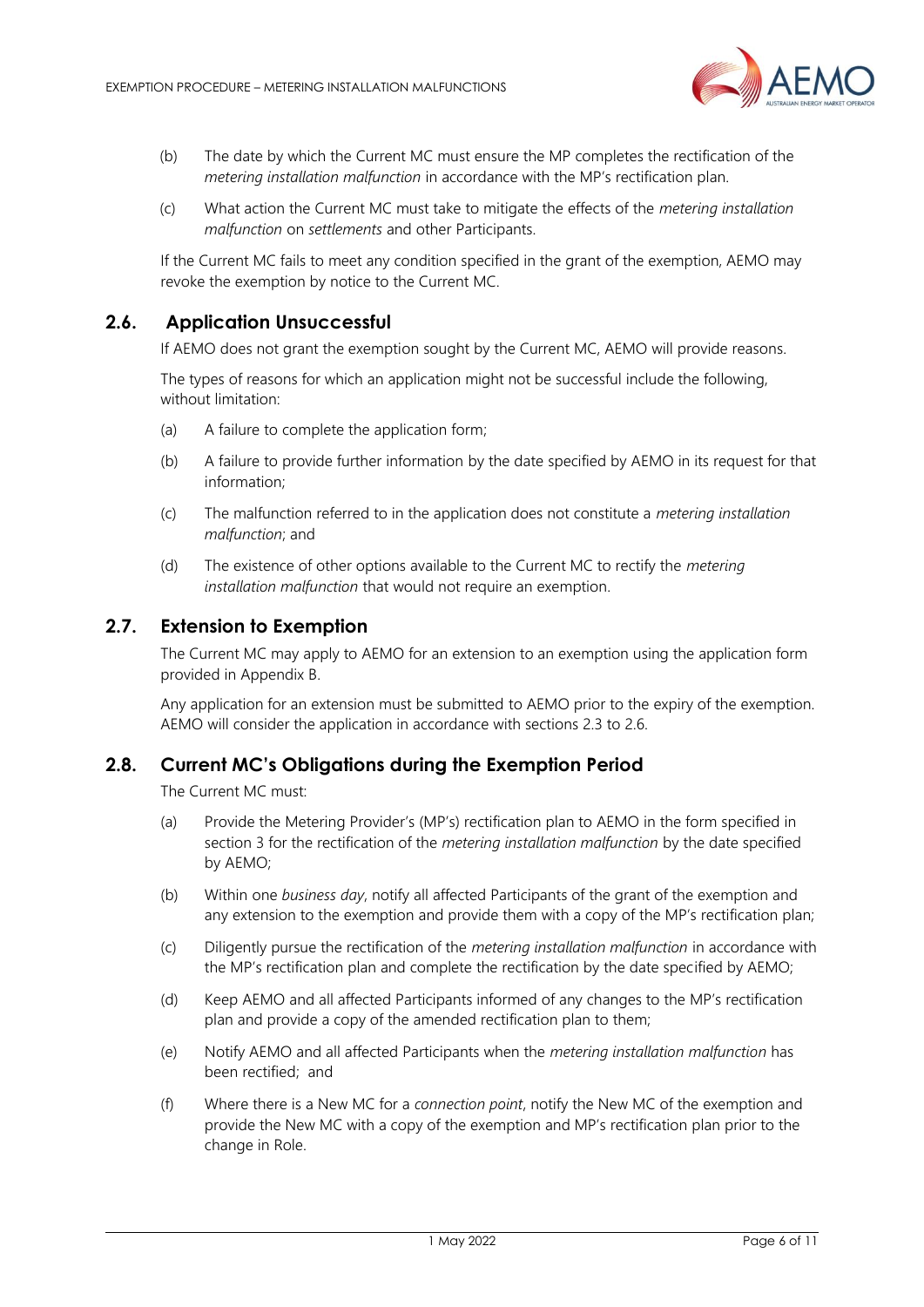

## <span id="page-6-0"></span>**2.9. Expiry of Exemption**

Any exemption (or extension) granted by AEMO in accordance with this Procedure will expire upon the earliest of the:

- (a) Rectification of the *metering installation malfunction;*
- (b) Expiry date specified by AEMO;
- (c) Abolishment of the *NMI* and *metering installation*;
- (d) Current MC's cessation of appointment as MC for the *metering installation* affected by the *metering installation malfunction*; and
- (e) Revocation of the exemption by AEMO.

#### <span id="page-6-1"></span>**2.10. Revocation of Exemption**

If the Current MC fails to meet any condition of the exemption specified by AEMO, or any of the conditions specified in section 2.8, AEMO may revoke the exemption and notify the Current MC of the revocation, whereupon the Current MC must notify all affected Participants of the revocation within one *business day*.

## <span id="page-6-2"></span>**3. RECTIFICATION PLAN**

#### <span id="page-6-3"></span>**3.1. Timing**

Where it is practicable to do so, the Current MC must provide a draft of the MP's rectification plan with its application for exemption.

If not, the Current MC must ensure that the MP's rectification plan is provided to AEMO in accordance with 7.8.10(c) of the NER, by the date specified by AEMO in its notice of exemption to the Current MC.

#### <span id="page-6-4"></span>**3.2. Contents**

The rectification plan must include:

- (a) A technical assessment carried out by the MP of the reason for the *metering installation malfunction* and the repair work required;
- (b) A timetable listing the dates on which the relevant repair work will be carried out;
- (c) Details of any equipment or facility to be replaced;
- (d) A timetable listing the test and re-certification program for replaced *metering installation* components; and
- (e) Any planned shutdown or outage periods.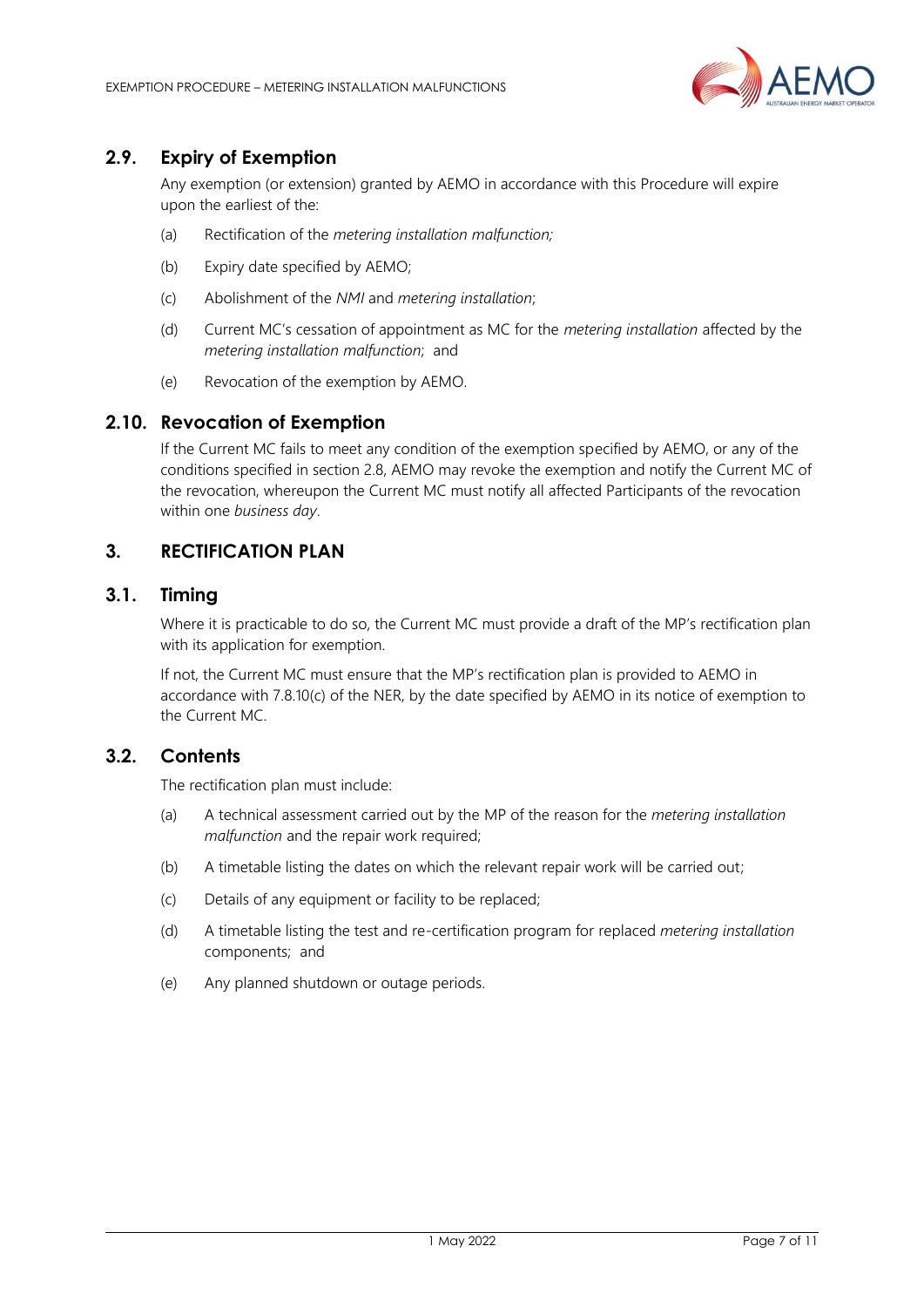

# <span id="page-7-0"></span>**APPENDIX A. APPLICATION FOR EXEMPTION**

Application for Exemption from the Requirement to Repair Metering Installation Malfunction within the period specified in clause 7.8.10(a) of the National Electricity Rules *To enable a timely response to your Application please complete all sections of this form. Please use additional pages and attach supporting documentation where required.*

| 1.  | Applicant Name:                                                                                                                                                                               |                                  |                 |
|-----|-----------------------------------------------------------------------------------------------------------------------------------------------------------------------------------------------|----------------------------------|-----------------|
|     | Participant ID:                                                                                                                                                                               |                                  |                 |
| 2.  | <b>Contact Details:</b>                                                                                                                                                                       |                                  |                 |
|     | Name:                                                                                                                                                                                         |                                  |                 |
|     | Phone:                                                                                                                                                                                        |                                  |                 |
|     | Email:                                                                                                                                                                                        |                                  |                 |
| 3.  | Postal Address:                                                                                                                                                                               |                                  |                 |
| 4.  | Date of Application:                                                                                                                                                                          |                                  |                 |
| 5.  | Date Applicant became aware of the metering installation<br>malfunction:                                                                                                                      |                                  |                 |
| 6.  | Reason for seeking exemption (i.e. reason for requiring<br>more than allowed time to carry out repairs):                                                                                      |                                  |                 |
| 7.  | Date of initial notification of metering installation<br>malfunction to the Applicant and circumstances in which<br>the Applicant found out:                                                  |                                  |                 |
| 8.  | NMI/NMIs(attach a spreadsheet for more than one NMI)                                                                                                                                          |                                  |                 |
| 9.  | Details of the metering installation malfunction:                                                                                                                                             |                                  |                 |
|     | 10. Action taken to date in relation to the metering<br>installation malfunction, including any instructions<br>provided to the MDP and MP.                                                   |                                  |                 |
| 11. | Describe all options or solutions to be considered to<br>rectify or otherwise repair the metering installation<br>malfunction, or provide a draft of the MP's proposed<br>rectification plan: |                                  |                 |
|     | 12. List of the affected Participant IDs:                                                                                                                                                     | LNSP:                            | Participant ID: |
|     |                                                                                                                                                                                               | LR:                              | Participant ID: |
|     |                                                                                                                                                                                               | MDP:                             | Participant ID: |
|     |                                                                                                                                                                                               | MP:                              | Participant ID: |
|     |                                                                                                                                                                                               | FRMP:                            | Participant ID: |
|     |                                                                                                                                                                                               | Other: (e.g. NSP2,<br>EENSP etc) | Participant ID: |
| 13. | Explain the impact the exemption will have on the<br>Applicant's, and other Participants', ability to comply with<br>the NER:                                                                 |                                  |                 |
| 14. | How will the provision of metering data be addressed<br>during exemption, if granted?                                                                                                         |                                  |                 |
| 15. | Period of exemption sought                                                                                                                                                                    |                                  |                 |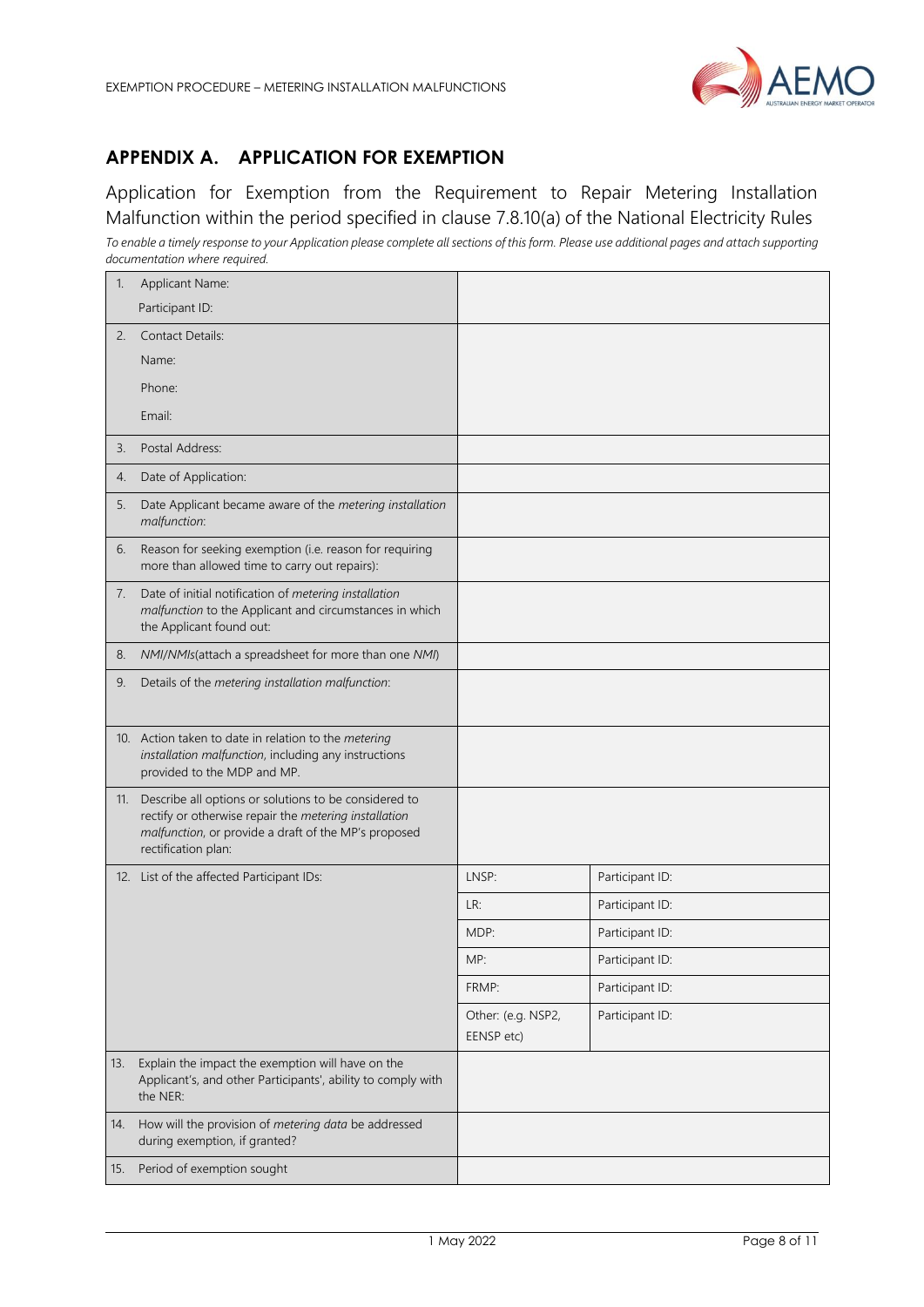

|     | Include details if there is a specific event (such as a<br>substation upgrade, or an abolishment of supply, etc.)<br>that may mean that the exemption could end sooner. |  |
|-----|-------------------------------------------------------------------------------------------------------------------------------------------------------------------------|--|
| 16. | Describe how the <i>metering installation malfunction</i> will be<br>addressed if the exemption is not granted:                                                         |  |
|     |                                                                                                                                                                         |  |

Please send this application to: [meter@aemo.com.au](mailto:meter@nemmco.com.au)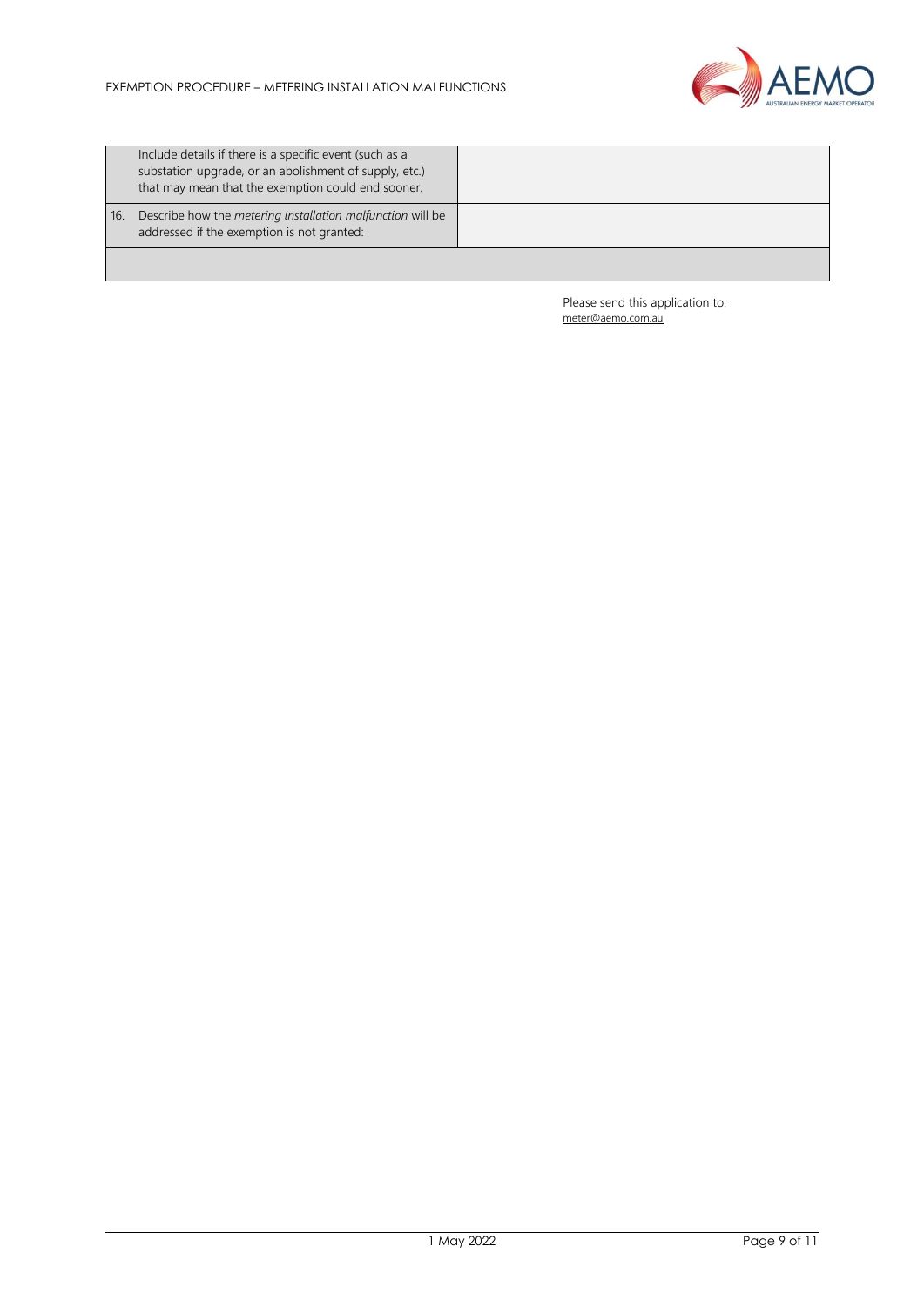

# <span id="page-9-0"></span>**APPENDIX B. APPLICATION FOR EXTENSION**

Application for Extension of Exemption from the Requirement to Repair Metering Installation Malfunction within the period specified in clause 7.8.10(a) of the National Electricity Rules

*To enable a timely response to your Application please complete all sections of this form. Please use additional pages and attach supporting documentation where required.* 

| 1.  | Applicant:<br>Participant ID:                                                                                                                                                                                                   |                                  |                 |
|-----|---------------------------------------------------------------------------------------------------------------------------------------------------------------------------------------------------------------------------------|----------------------------------|-----------------|
| 2.  | <b>Contact Details:</b><br>Name:<br>Phone:                                                                                                                                                                                      |                                  |                 |
|     | Email:                                                                                                                                                                                                                          |                                  |                 |
| 3.  | Postal Address:                                                                                                                                                                                                                 |                                  |                 |
| 4.  | Exemption ID:                                                                                                                                                                                                                   |                                  |                 |
| 5.  | Date of application for extension:                                                                                                                                                                                              |                                  |                 |
| 6.  | NMI/NMIs (attach a spreadsheet for<br>more than one NMI)                                                                                                                                                                        |                                  |                 |
| 7.  | Reason for seeking extension to<br>exemption:                                                                                                                                                                                   |                                  |                 |
| 8.  | Remedial action taken to date:                                                                                                                                                                                                  |                                  |                 |
| 9.  | List of the affected Participant IDs:                                                                                                                                                                                           | LNSP:                            | Participant ID: |
|     |                                                                                                                                                                                                                                 | LR:                              | Participant ID: |
|     |                                                                                                                                                                                                                                 | MDP:                             | Participant ID: |
|     |                                                                                                                                                                                                                                 | MP:                              | Participant ID: |
|     |                                                                                                                                                                                                                                 | FRMP:                            | Participant ID: |
|     |                                                                                                                                                                                                                                 | Other: (e.g. NSP2,<br>EENSP etc) | Participant ID: |
| 10. | Explain the impact the exemption will<br>have on the Applicant's, and other<br>Participants', ability to comply with<br>the NER:<br>(If no change from the date of the<br>original application, please indicate<br>'no change') |                                  |                 |
| 11. | How will the provision of metering<br>data be addressed during the<br>extension, if granted?<br>(If no change from the date of the<br>original application, please indicate<br>'no change')                                     |                                  |                 |
| 12. | Describe how the metering<br>installation malfunction will be<br>addressed if the extension is not<br>granted:<br>(If no change from the date of the<br>original application, please indicate<br>'no change')                   |                                  |                 |